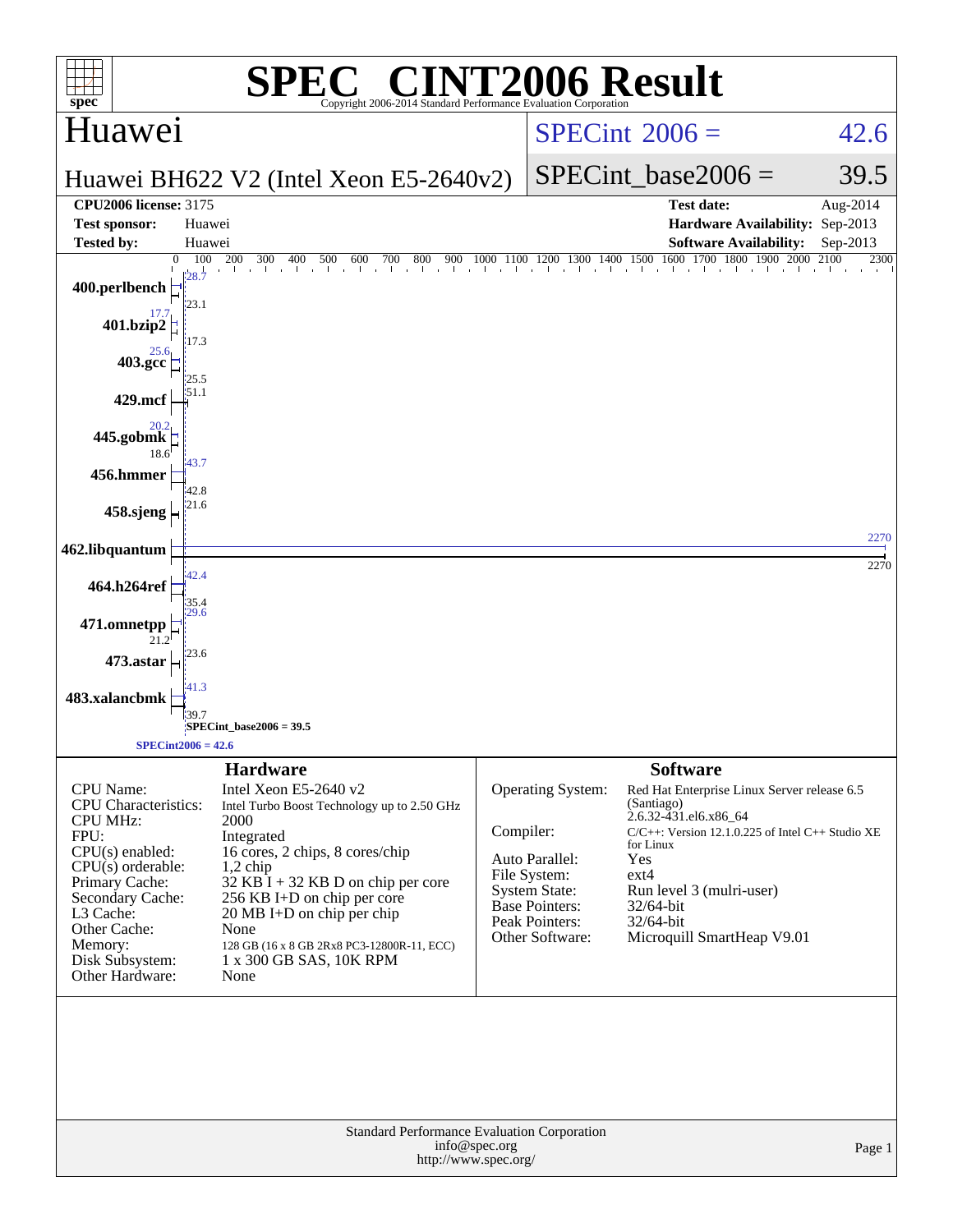

### Huawei

## $SPECint2006 = 42.6$  $SPECint2006 = 42.6$

Huawei BH622 V2 (Intel Xeon E5-2640v2)

SPECint base2006 =  $39.5$ 

**[CPU2006 license:](http://www.spec.org/auto/cpu2006/Docs/result-fields.html#CPU2006license)** 3175 **[Test date:](http://www.spec.org/auto/cpu2006/Docs/result-fields.html#Testdate)** Aug-2014

**[Test sponsor:](http://www.spec.org/auto/cpu2006/Docs/result-fields.html#Testsponsor)** Huawei **[Hardware Availability:](http://www.spec.org/auto/cpu2006/Docs/result-fields.html#HardwareAvailability)** Sep-2013 **[Tested by:](http://www.spec.org/auto/cpu2006/Docs/result-fields.html#Testedby)** Huawei **[Software Availability:](http://www.spec.org/auto/cpu2006/Docs/result-fields.html#SoftwareAvailability)** Sep-2013

### **[Results Table](http://www.spec.org/auto/cpu2006/Docs/result-fields.html#ResultsTable)**

|                    | <b>Base</b>                                                     |              |                |       |                |       | <b>Peak</b>                                    |              |                |              |                |              |
|--------------------|-----------------------------------------------------------------|--------------|----------------|-------|----------------|-------|------------------------------------------------|--------------|----------------|--------------|----------------|--------------|
| <b>Benchmark</b>   | <b>Seconds</b>                                                  | <b>Ratio</b> | <b>Seconds</b> | Ratio | <b>Seconds</b> | Ratio | <b>Seconds</b>                                 | <b>Ratio</b> | <b>Seconds</b> | <b>Ratio</b> | <b>Seconds</b> | <b>Ratio</b> |
| 400.perlbench      | 422                                                             | <u>23.1</u>  | 422            | 23.1  | 422            | 23.1  | 340                                            | 28.7         | 343            | 28.5         | 340            | 28.8         |
| 401.bzip2          | 557                                                             | 17.3         | 557            | 17.3  | 557            | 17.3  | 546                                            | 17.7         | 546            | 17.7         | 547            | 17.7         |
| $403.\mathrm{gcc}$ | 316                                                             | 25.5         | 316            | 25.5  | 316            | 25.5  | 314                                            | 25.6         | 314            | 25.7         | 314            | 25.6         |
| $429$ .mcf         | <u>178</u>                                                      | <u>51.1</u>  | 177            | 51.4  | 179            | 51.1  | 178                                            | <u>51.1</u>  | 177            | 51.4         | 179            | 51.1         |
| $445$ .gobmk       | 565                                                             | 18.6         | 565            | 18.6  | 565            | 18.6  | 520                                            | 20.2         | 520            | 20.2         | 520            | 20.2         |
| $456.$ hmmer       | 218                                                             | 42.9         | 218            | 42.8  | 218            | 42.7  | 213                                            | 43.7         | 211            | 44.2         | 215            | 43.3         |
| $458$ .sjeng       | 559                                                             | 21.6         | 559            | 21.6  | 558            | 21.7  | 559                                            | 21.6         | 559            | 21.6         | 558            | 21.7         |
| 462.libquantum     | 9.11                                                            | 2270         | 9.11           | 2270  | 9.11           | 2270  | 9.11                                           | 2270         | 9.11           | 2270         | 9.11           | 2270         |
| 464.h264ref        | 625                                                             | 35.4         | 627            | 35.3  | 626            | 35.4  | 521                                            | 42.4         | 521            | 42.4         | 521            | 42.5         |
| 471.omnetpp        | 295                                                             | 21.2         | 296            | 21.1  | 294            | 21.2  | 211                                            | 29.6         | 211            | 29.6         | 211            | 29.6         |
| $473$ . astar      | 298                                                             | 23.6         | 296            | 23.7  | 298            | 23.5  | 298                                            | 23.6         | 296            | 23.7         | 298            | 23.5         |
| 483.xalancbmk      | 174                                                             | 39.6         | 174            | 39.7  | 174            | 39.7  | 180                                            | 38.4         | 167            | 41.3         | 167            | 41.3         |
|                    | Describe announced to the conduction of the theory occupations. |              |                |       |                |       | Deld and called to change in discrete a modium |              |                |              |                |              |

Results appear in the [order in which they were run.](http://www.spec.org/auto/cpu2006/Docs/result-fields.html#RunOrder) Bold underlined text [indicates a median measurement.](http://www.spec.org/auto/cpu2006/Docs/result-fields.html#Median)

### **[Operating System Notes](http://www.spec.org/auto/cpu2006/Docs/result-fields.html#OperatingSystemNotes)**

Stack size set to unlimited using "ulimit -s unlimited"

### **[Platform Notes](http://www.spec.org/auto/cpu2006/Docs/result-fields.html#PlatformNotes)**

Standard Performance Evaluation Corporation [info@spec.org](mailto:info@spec.org) BIOS configuration: Set Power Efficiency Mode to Custom Baseboard Management Controller used to adjust the fan speed to 100% Sysinfo program /spec/config/sysinfo.rev6800 \$Rev: 6800 \$ \$Date:: 2011-10-11 #\$ 6f2ebdff5032aaa42e583f96b07f99d3 running on wbspeccpu Thu Aug 7 17:22:01 2014 This section contains SUT (System Under Test) info as seen by some common utilities. To remove or add to this section, see: <http://www.spec.org/cpu2006/Docs/config.html#sysinfo> From /proc/cpuinfo model name : Intel(R) Xeon(R) CPU E5-2640 v2 @ 2.00GHz 2 "physical id"s (chips) 16 "processors" cores, siblings (Caution: counting these is hw and system dependent. The following excerpts from /proc/cpuinfo might not be reliable. Use with caution.) cpu cores : 8 siblings : 8 physical 0: cores 0 1 2 3 4 5 6 7 physical 1: cores 0 1 2 3 4 5 6 7 cache size : 20480 KB Continued on next page

<http://www.spec.org/>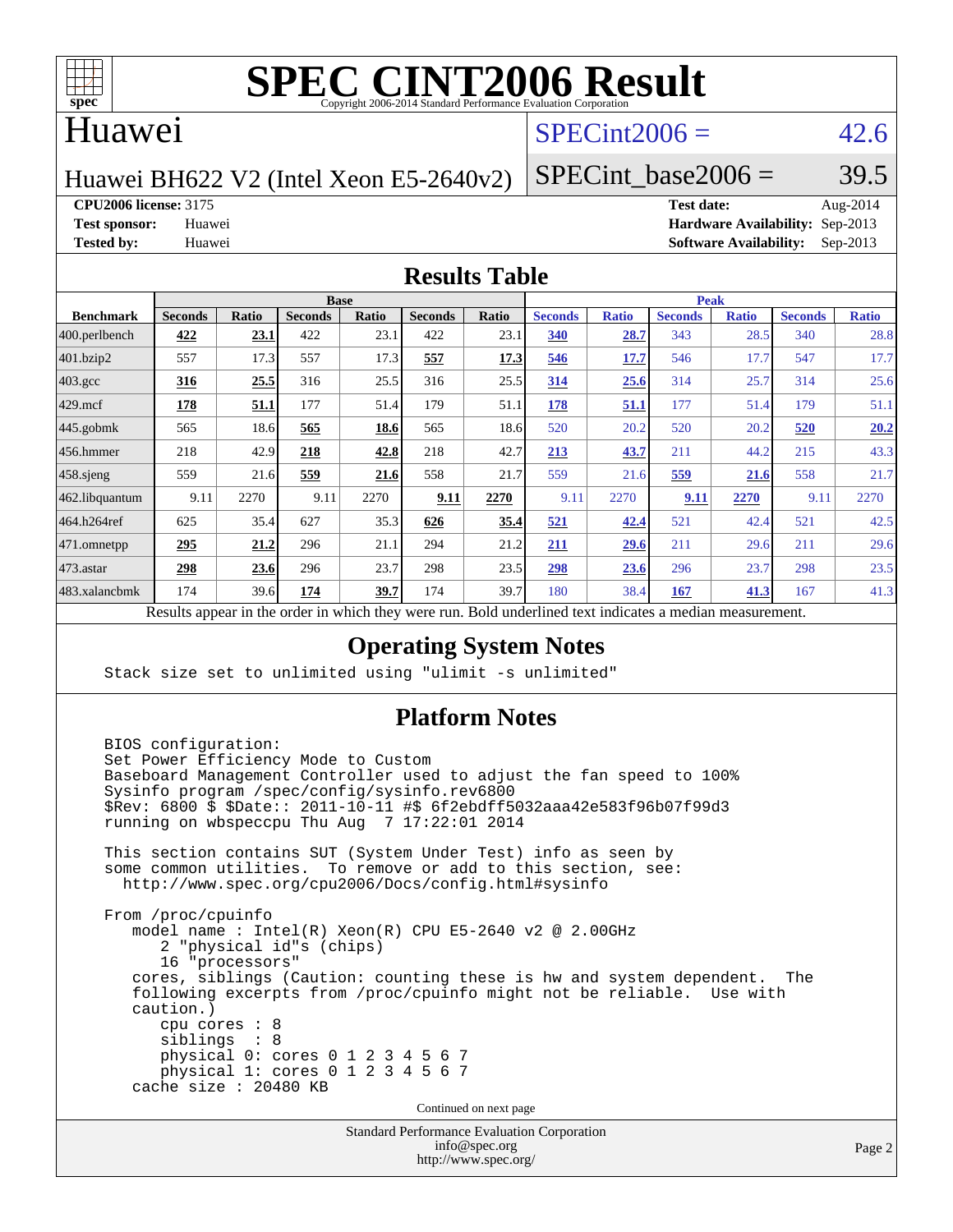

## Huawei

 $SPECint2006 = 42.6$  $SPECint2006 = 42.6$ 

Huawei BH622 V2 (Intel Xeon E5-2640v2)

SPECint base2006 =  $39.5$ 

**[CPU2006 license:](http://www.spec.org/auto/cpu2006/Docs/result-fields.html#CPU2006license)** 3175 **[Test date:](http://www.spec.org/auto/cpu2006/Docs/result-fields.html#Testdate)** Aug-2014 **[Test sponsor:](http://www.spec.org/auto/cpu2006/Docs/result-fields.html#Testsponsor)** Huawei **[Hardware Availability:](http://www.spec.org/auto/cpu2006/Docs/result-fields.html#HardwareAvailability)** Sep-2013 **[Tested by:](http://www.spec.org/auto/cpu2006/Docs/result-fields.html#Testedby)** Huawei **[Software Availability:](http://www.spec.org/auto/cpu2006/Docs/result-fields.html#SoftwareAvailability)** Sep-2013

### **[Platform Notes \(Continued\)](http://www.spec.org/auto/cpu2006/Docs/result-fields.html#PlatformNotes)**

 From /proc/meminfo MemTotal: 132103760 kB HugePages\_Total: 0<br>Hugepagesize: 2048 kB Hugepagesize: /usr/bin/lsb\_release -d Red Hat Enterprise Linux Server release 6.5 (Santiago) From /etc/\*release\* /etc/\*version\* redhat-release: Red Hat Enterprise Linux Server release 6.5 (Santiago) system-release: Red Hat Enterprise Linux Server release 6.5 (Santiago) system-release-cpe: cpe:/o:redhat:enterprise\_linux:6server:ga:server uname -a: Linux wbspeccpu 2.6.32-431.el6.x86\_64 #1 SMP Sun Nov 10 22:19:54 EST 2013 x86\_64 x86\_64 x86\_64 GNU/Linux run-level 3 Aug 4 18:31 SPEC is set to: /spec Filesystem Type Size Used Avail Use% Mounted on<br>
/dev/sdal ext4 270G 73G 184G 29% / /dev/sda1 ext4 270G 73G 184G 29% / Additional information from dmidecode: Memory: 16x Micron 18JSF1G72PDZ-1G6E 8 GB 1600 MHz 2 rank (End of data from sysinfo program)

### **[General Notes](http://www.spec.org/auto/cpu2006/Docs/result-fields.html#GeneralNotes)**

Environment variables set by runspec before the start of the run: KMP\_AFFINITY = "granularity=fine,compact,0,1" LD\_LIBRARY\_PATH = "/spec/libs/32:/spec/libs/64" OMP\_NUM\_THREADS = "16" Binaries compiled on a system with 2 x Xeon X5645 CPU + 16GB memory using RHEL 6.1

 Transparent Huge Pages enabled with: echo always > /sys/kernel/mm/redhat\_transparent\_hugepage/enabled

## **[Base Compiler Invocation](http://www.spec.org/auto/cpu2006/Docs/result-fields.html#BaseCompilerInvocation)**

[C benchmarks](http://www.spec.org/auto/cpu2006/Docs/result-fields.html#Cbenchmarks):  $\text{icc}$   $-\text{m64}$ 

[C++ benchmarks:](http://www.spec.org/auto/cpu2006/Docs/result-fields.html#CXXbenchmarks) [icpc -m64](http://www.spec.org/cpu2006/results/res2014q3/cpu2006-20140811-30883.flags.html#user_CXXbase_intel_icpc_64bit_fc66a5337ce925472a5c54ad6a0de310)

> Standard Performance Evaluation Corporation [info@spec.org](mailto:info@spec.org) <http://www.spec.org/>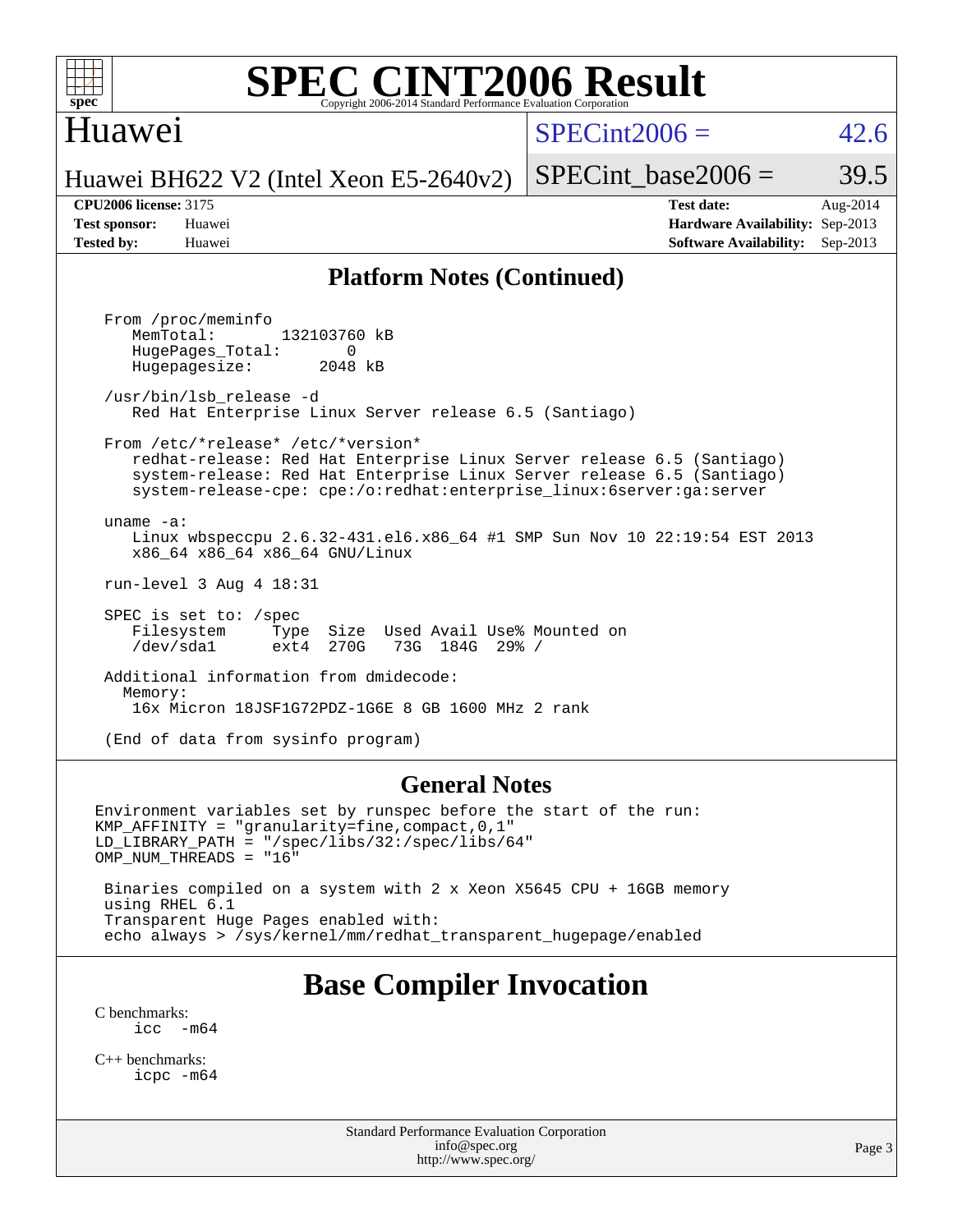

### Huawei

 $SPECint2006 = 42.6$  $SPECint2006 = 42.6$ 

Huawei BH622 V2 (Intel Xeon E5-2640v2)

SPECint base2006 =  $39.5$ 

**[CPU2006 license:](http://www.spec.org/auto/cpu2006/Docs/result-fields.html#CPU2006license)** 3175 **[Test date:](http://www.spec.org/auto/cpu2006/Docs/result-fields.html#Testdate)** Aug-2014 **[Test sponsor:](http://www.spec.org/auto/cpu2006/Docs/result-fields.html#Testsponsor)** Huawei **[Hardware Availability:](http://www.spec.org/auto/cpu2006/Docs/result-fields.html#HardwareAvailability)** Sep-2013 **[Tested by:](http://www.spec.org/auto/cpu2006/Docs/result-fields.html#Testedby)** Huawei **[Software Availability:](http://www.spec.org/auto/cpu2006/Docs/result-fields.html#SoftwareAvailability)** Sep-2013

### **[Base Portability Flags](http://www.spec.org/auto/cpu2006/Docs/result-fields.html#BasePortabilityFlags)**

 400.perlbench: [-DSPEC\\_CPU\\_LP64](http://www.spec.org/cpu2006/results/res2014q3/cpu2006-20140811-30883.flags.html#b400.perlbench_basePORTABILITY_DSPEC_CPU_LP64) [-DSPEC\\_CPU\\_LINUX\\_X64](http://www.spec.org/cpu2006/results/res2014q3/cpu2006-20140811-30883.flags.html#b400.perlbench_baseCPORTABILITY_DSPEC_CPU_LINUX_X64) 401.bzip2: [-DSPEC\\_CPU\\_LP64](http://www.spec.org/cpu2006/results/res2014q3/cpu2006-20140811-30883.flags.html#suite_basePORTABILITY401_bzip2_DSPEC_CPU_LP64) 403.gcc: [-DSPEC\\_CPU\\_LP64](http://www.spec.org/cpu2006/results/res2014q3/cpu2006-20140811-30883.flags.html#suite_basePORTABILITY403_gcc_DSPEC_CPU_LP64) 429.mcf: [-DSPEC\\_CPU\\_LP64](http://www.spec.org/cpu2006/results/res2014q3/cpu2006-20140811-30883.flags.html#suite_basePORTABILITY429_mcf_DSPEC_CPU_LP64) 445.gobmk: [-DSPEC\\_CPU\\_LP64](http://www.spec.org/cpu2006/results/res2014q3/cpu2006-20140811-30883.flags.html#suite_basePORTABILITY445_gobmk_DSPEC_CPU_LP64) 456.hmmer: [-DSPEC\\_CPU\\_LP64](http://www.spec.org/cpu2006/results/res2014q3/cpu2006-20140811-30883.flags.html#suite_basePORTABILITY456_hmmer_DSPEC_CPU_LP64) 458.sjeng: [-DSPEC\\_CPU\\_LP64](http://www.spec.org/cpu2006/results/res2014q3/cpu2006-20140811-30883.flags.html#suite_basePORTABILITY458_sjeng_DSPEC_CPU_LP64) 462.libquantum: [-DSPEC\\_CPU\\_LP64](http://www.spec.org/cpu2006/results/res2014q3/cpu2006-20140811-30883.flags.html#suite_basePORTABILITY462_libquantum_DSPEC_CPU_LP64) [-DSPEC\\_CPU\\_LINUX](http://www.spec.org/cpu2006/results/res2014q3/cpu2006-20140811-30883.flags.html#b462.libquantum_baseCPORTABILITY_DSPEC_CPU_LINUX) 464.h264ref: [-DSPEC\\_CPU\\_LP64](http://www.spec.org/cpu2006/results/res2014q3/cpu2006-20140811-30883.flags.html#suite_basePORTABILITY464_h264ref_DSPEC_CPU_LP64) 471.omnetpp: [-DSPEC\\_CPU\\_LP64](http://www.spec.org/cpu2006/results/res2014q3/cpu2006-20140811-30883.flags.html#suite_basePORTABILITY471_omnetpp_DSPEC_CPU_LP64) 473.astar: [-DSPEC\\_CPU\\_LP64](http://www.spec.org/cpu2006/results/res2014q3/cpu2006-20140811-30883.flags.html#suite_basePORTABILITY473_astar_DSPEC_CPU_LP64) 483.xalancbmk: [-DSPEC\\_CPU\\_LP64](http://www.spec.org/cpu2006/results/res2014q3/cpu2006-20140811-30883.flags.html#suite_basePORTABILITY483_xalancbmk_DSPEC_CPU_LP64) [-DSPEC\\_CPU\\_LINUX](http://www.spec.org/cpu2006/results/res2014q3/cpu2006-20140811-30883.flags.html#b483.xalancbmk_baseCXXPORTABILITY_DSPEC_CPU_LINUX)

### **[Base Optimization Flags](http://www.spec.org/auto/cpu2006/Docs/result-fields.html#BaseOptimizationFlags)**

[C benchmarks](http://www.spec.org/auto/cpu2006/Docs/result-fields.html#Cbenchmarks):

[-xSSE4.2](http://www.spec.org/cpu2006/results/res2014q3/cpu2006-20140811-30883.flags.html#user_CCbase_f-xSSE42_f91528193cf0b216347adb8b939d4107) [-ipo](http://www.spec.org/cpu2006/results/res2014q3/cpu2006-20140811-30883.flags.html#user_CCbase_f-ipo) [-O3](http://www.spec.org/cpu2006/results/res2014q3/cpu2006-20140811-30883.flags.html#user_CCbase_f-O3) [-no-prec-div](http://www.spec.org/cpu2006/results/res2014q3/cpu2006-20140811-30883.flags.html#user_CCbase_f-no-prec-div) [-parallel](http://www.spec.org/cpu2006/results/res2014q3/cpu2006-20140811-30883.flags.html#user_CCbase_f-parallel) [-opt-prefetch](http://www.spec.org/cpu2006/results/res2014q3/cpu2006-20140811-30883.flags.html#user_CCbase_f-opt-prefetch) [-auto-p32](http://www.spec.org/cpu2006/results/res2014q3/cpu2006-20140811-30883.flags.html#user_CCbase_f-auto-p32)

[C++ benchmarks:](http://www.spec.org/auto/cpu2006/Docs/result-fields.html#CXXbenchmarks)

[-xSSE4.2](http://www.spec.org/cpu2006/results/res2014q3/cpu2006-20140811-30883.flags.html#user_CXXbase_f-xSSE42_f91528193cf0b216347adb8b939d4107) [-ipo](http://www.spec.org/cpu2006/results/res2014q3/cpu2006-20140811-30883.flags.html#user_CXXbase_f-ipo) [-O3](http://www.spec.org/cpu2006/results/res2014q3/cpu2006-20140811-30883.flags.html#user_CXXbase_f-O3) [-no-prec-div](http://www.spec.org/cpu2006/results/res2014q3/cpu2006-20140811-30883.flags.html#user_CXXbase_f-no-prec-div) [-opt-prefetch](http://www.spec.org/cpu2006/results/res2014q3/cpu2006-20140811-30883.flags.html#user_CXXbase_f-opt-prefetch) [-auto-p32](http://www.spec.org/cpu2006/results/res2014q3/cpu2006-20140811-30883.flags.html#user_CXXbase_f-auto-p32) [-Wl,-z,muldefs](http://www.spec.org/cpu2006/results/res2014q3/cpu2006-20140811-30883.flags.html#user_CXXbase_link_force_multiple1_74079c344b956b9658436fd1b6dd3a8a) [-L/smartheap -lsmartheap64](http://www.spec.org/cpu2006/results/res2014q3/cpu2006-20140811-30883.flags.html#user_CXXbase_SmartHeap64_5e654037dadeae1fe403ab4b4466e60b)

### **[Base Other Flags](http://www.spec.org/auto/cpu2006/Docs/result-fields.html#BaseOtherFlags)**

[C benchmarks](http://www.spec.org/auto/cpu2006/Docs/result-fields.html#Cbenchmarks):

403.gcc: [-Dalloca=\\_alloca](http://www.spec.org/cpu2006/results/res2014q3/cpu2006-20140811-30883.flags.html#b403.gcc_baseEXTRA_CFLAGS_Dalloca_be3056838c12de2578596ca5467af7f3)

## **[Peak Compiler Invocation](http://www.spec.org/auto/cpu2006/Docs/result-fields.html#PeakCompilerInvocation)**

[C benchmarks \(except as noted below\)](http://www.spec.org/auto/cpu2006/Docs/result-fields.html#Cbenchmarksexceptasnotedbelow):

[icc -m64](http://www.spec.org/cpu2006/results/res2014q3/cpu2006-20140811-30883.flags.html#user_CCpeak_intel_icc_64bit_f346026e86af2a669e726fe758c88044)

400.perlbench: [icc -m32](http://www.spec.org/cpu2006/results/res2014q3/cpu2006-20140811-30883.flags.html#user_peakCCLD400_perlbench_intel_icc_a6a621f8d50482236b970c6ac5f55f93)

445.gobmk: [icc -m32](http://www.spec.org/cpu2006/results/res2014q3/cpu2006-20140811-30883.flags.html#user_peakCCLD445_gobmk_intel_icc_a6a621f8d50482236b970c6ac5f55f93)

464.h264ref: [icc -m32](http://www.spec.org/cpu2006/results/res2014q3/cpu2006-20140811-30883.flags.html#user_peakCCLD464_h264ref_intel_icc_a6a621f8d50482236b970c6ac5f55f93)

[C++ benchmarks \(except as noted below\):](http://www.spec.org/auto/cpu2006/Docs/result-fields.html#CXXbenchmarksexceptasnotedbelow) [icpc -m32](http://www.spec.org/cpu2006/results/res2014q3/cpu2006-20140811-30883.flags.html#user_CXXpeak_intel_icpc_4e5a5ef1a53fd332b3c49e69c3330699)

473.astar: [icpc -m64](http://www.spec.org/cpu2006/results/res2014q3/cpu2006-20140811-30883.flags.html#user_peakCXXLD473_astar_intel_icpc_64bit_fc66a5337ce925472a5c54ad6a0de310)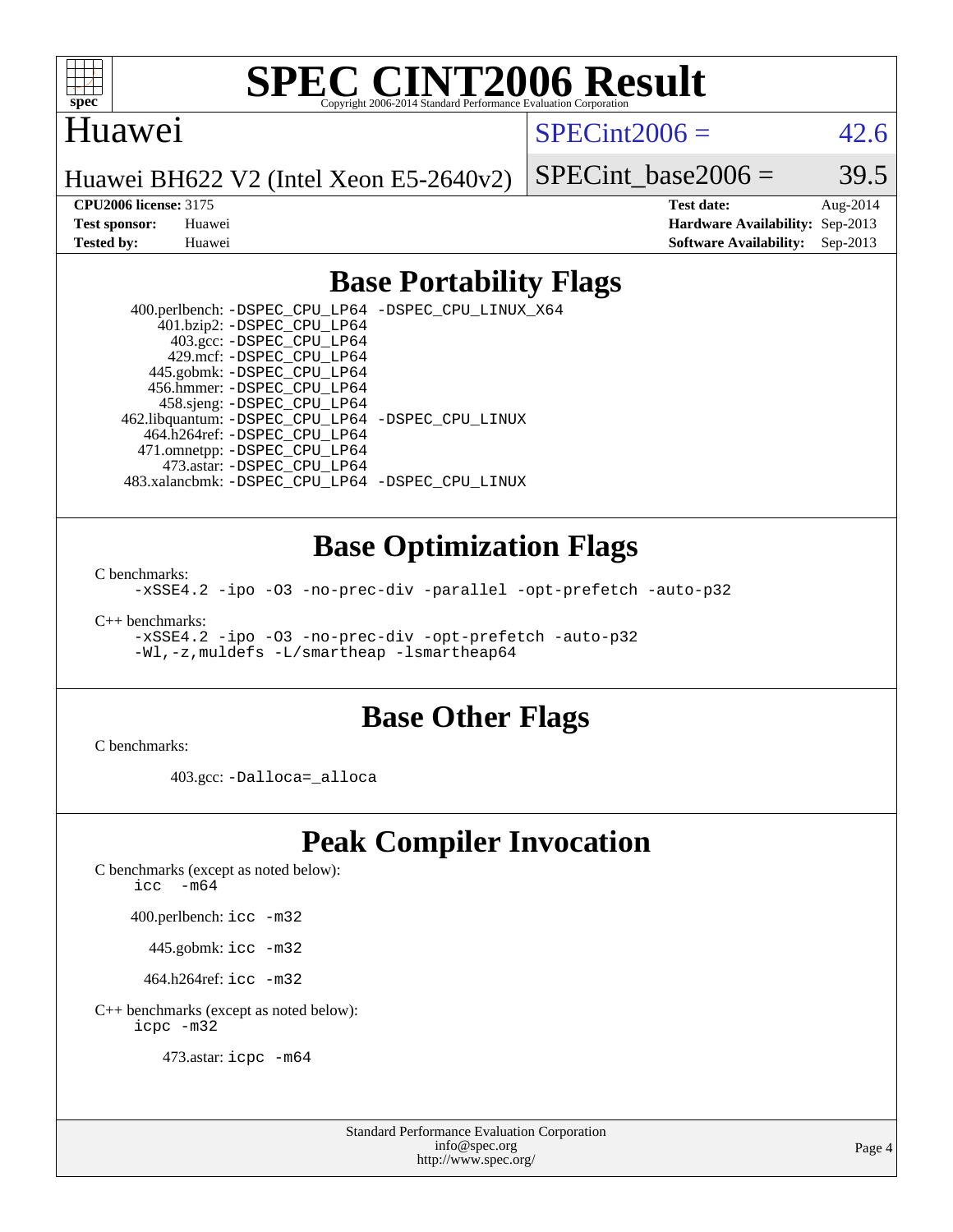

### Huawei

 $SPECint2006 = 42.6$  $SPECint2006 = 42.6$ 

Huawei BH622 V2 (Intel Xeon E5-2640v2)

SPECint base2006 =  $39.5$ 

**[CPU2006 license:](http://www.spec.org/auto/cpu2006/Docs/result-fields.html#CPU2006license)** 3175 **[Test date:](http://www.spec.org/auto/cpu2006/Docs/result-fields.html#Testdate)** Aug-2014 **[Test sponsor:](http://www.spec.org/auto/cpu2006/Docs/result-fields.html#Testsponsor)** Huawei **[Hardware Availability:](http://www.spec.org/auto/cpu2006/Docs/result-fields.html#HardwareAvailability)** Sep-2013 **[Tested by:](http://www.spec.org/auto/cpu2006/Docs/result-fields.html#Testedby)** Huawei **[Software Availability:](http://www.spec.org/auto/cpu2006/Docs/result-fields.html#SoftwareAvailability)** Sep-2013

### **[Peak Portability Flags](http://www.spec.org/auto/cpu2006/Docs/result-fields.html#PeakPortabilityFlags)**

 400.perlbench: [-DSPEC\\_CPU\\_LINUX\\_IA32](http://www.spec.org/cpu2006/results/res2014q3/cpu2006-20140811-30883.flags.html#b400.perlbench_peakCPORTABILITY_DSPEC_CPU_LINUX_IA32) 401.bzip2: [-DSPEC\\_CPU\\_LP64](http://www.spec.org/cpu2006/results/res2014q3/cpu2006-20140811-30883.flags.html#suite_peakPORTABILITY401_bzip2_DSPEC_CPU_LP64) 403.gcc: [-DSPEC\\_CPU\\_LP64](http://www.spec.org/cpu2006/results/res2014q3/cpu2006-20140811-30883.flags.html#suite_peakPORTABILITY403_gcc_DSPEC_CPU_LP64) 429.mcf: [-DSPEC\\_CPU\\_LP64](http://www.spec.org/cpu2006/results/res2014q3/cpu2006-20140811-30883.flags.html#suite_peakPORTABILITY429_mcf_DSPEC_CPU_LP64) 456.hmmer: [-DSPEC\\_CPU\\_LP64](http://www.spec.org/cpu2006/results/res2014q3/cpu2006-20140811-30883.flags.html#suite_peakPORTABILITY456_hmmer_DSPEC_CPU_LP64) 458.sjeng: [-DSPEC\\_CPU\\_LP64](http://www.spec.org/cpu2006/results/res2014q3/cpu2006-20140811-30883.flags.html#suite_peakPORTABILITY458_sjeng_DSPEC_CPU_LP64) 462.libquantum: [-DSPEC\\_CPU\\_LP64](http://www.spec.org/cpu2006/results/res2014q3/cpu2006-20140811-30883.flags.html#suite_peakPORTABILITY462_libquantum_DSPEC_CPU_LP64) [-DSPEC\\_CPU\\_LINUX](http://www.spec.org/cpu2006/results/res2014q3/cpu2006-20140811-30883.flags.html#b462.libquantum_peakCPORTABILITY_DSPEC_CPU_LINUX) 473.astar: [-DSPEC\\_CPU\\_LP64](http://www.spec.org/cpu2006/results/res2014q3/cpu2006-20140811-30883.flags.html#suite_peakPORTABILITY473_astar_DSPEC_CPU_LP64) 483.xalancbmk: [-DSPEC\\_CPU\\_LINUX](http://www.spec.org/cpu2006/results/res2014q3/cpu2006-20140811-30883.flags.html#b483.xalancbmk_peakCXXPORTABILITY_DSPEC_CPU_LINUX)

## **[Peak Optimization Flags](http://www.spec.org/auto/cpu2006/Docs/result-fields.html#PeakOptimizationFlags)**

[C benchmarks](http://www.spec.org/auto/cpu2006/Docs/result-fields.html#Cbenchmarks):

 400.perlbench: [-xSSE4.2](http://www.spec.org/cpu2006/results/res2014q3/cpu2006-20140811-30883.flags.html#user_peakPASS2_CFLAGSPASS2_LDCFLAGS400_perlbench_f-xSSE42_f91528193cf0b216347adb8b939d4107)(pass 2) [-prof-gen](http://www.spec.org/cpu2006/results/res2014q3/cpu2006-20140811-30883.flags.html#user_peakPASS1_CFLAGSPASS1_LDCFLAGS400_perlbench_prof_gen_e43856698f6ca7b7e442dfd80e94a8fc)(pass 1) [-ipo](http://www.spec.org/cpu2006/results/res2014q3/cpu2006-20140811-30883.flags.html#user_peakPASS2_CFLAGSPASS2_LDCFLAGS400_perlbench_f-ipo)(pass 2) [-O3](http://www.spec.org/cpu2006/results/res2014q3/cpu2006-20140811-30883.flags.html#user_peakPASS2_CFLAGSPASS2_LDCFLAGS400_perlbench_f-O3)(pass 2) [-no-prec-div](http://www.spec.org/cpu2006/results/res2014q3/cpu2006-20140811-30883.flags.html#user_peakPASS2_CFLAGSPASS2_LDCFLAGS400_perlbench_f-no-prec-div)(pass 2) [-prof-use](http://www.spec.org/cpu2006/results/res2014q3/cpu2006-20140811-30883.flags.html#user_peakPASS2_CFLAGSPASS2_LDCFLAGS400_perlbench_prof_use_bccf7792157ff70d64e32fe3e1250b55)(pass 2) [-opt-prefetch](http://www.spec.org/cpu2006/results/res2014q3/cpu2006-20140811-30883.flags.html#user_peakCOPTIMIZE400_perlbench_f-opt-prefetch) [-ansi-alias](http://www.spec.org/cpu2006/results/res2014q3/cpu2006-20140811-30883.flags.html#user_peakCOPTIMIZE400_perlbench_f-ansi-alias) 401.bzip2: [-xSSE4.2](http://www.spec.org/cpu2006/results/res2014q3/cpu2006-20140811-30883.flags.html#user_peakPASS2_CFLAGSPASS2_LDCFLAGS401_bzip2_f-xSSE42_f91528193cf0b216347adb8b939d4107)(pass 2) [-prof-gen](http://www.spec.org/cpu2006/results/res2014q3/cpu2006-20140811-30883.flags.html#user_peakPASS1_CFLAGSPASS1_LDCFLAGS401_bzip2_prof_gen_e43856698f6ca7b7e442dfd80e94a8fc)(pass 1) [-ipo](http://www.spec.org/cpu2006/results/res2014q3/cpu2006-20140811-30883.flags.html#user_peakPASS2_CFLAGSPASS2_LDCFLAGS401_bzip2_f-ipo)(pass 2) [-O3](http://www.spec.org/cpu2006/results/res2014q3/cpu2006-20140811-30883.flags.html#user_peakPASS2_CFLAGSPASS2_LDCFLAGS401_bzip2_f-O3)(pass 2) [-no-prec-div](http://www.spec.org/cpu2006/results/res2014q3/cpu2006-20140811-30883.flags.html#user_peakCOPTIMIZEPASS2_CFLAGSPASS2_LDCFLAGS401_bzip2_f-no-prec-div) [-prof-use](http://www.spec.org/cpu2006/results/res2014q3/cpu2006-20140811-30883.flags.html#user_peakPASS2_CFLAGSPASS2_LDCFLAGS401_bzip2_prof_use_bccf7792157ff70d64e32fe3e1250b55)(pass 2) [-auto-ilp32](http://www.spec.org/cpu2006/results/res2014q3/cpu2006-20140811-30883.flags.html#user_peakCOPTIMIZE401_bzip2_f-auto-ilp32) [-opt-prefetch](http://www.spec.org/cpu2006/results/res2014q3/cpu2006-20140811-30883.flags.html#user_peakCOPTIMIZE401_bzip2_f-opt-prefetch) [-ansi-alias](http://www.spec.org/cpu2006/results/res2014q3/cpu2006-20140811-30883.flags.html#user_peakCOPTIMIZE401_bzip2_f-ansi-alias) 403.gcc: [-xAVX](http://www.spec.org/cpu2006/results/res2014q3/cpu2006-20140811-30883.flags.html#user_peakCOPTIMIZE403_gcc_f-xAVX) [-ipo](http://www.spec.org/cpu2006/results/res2014q3/cpu2006-20140811-30883.flags.html#user_peakCOPTIMIZE403_gcc_f-ipo) [-O3](http://www.spec.org/cpu2006/results/res2014q3/cpu2006-20140811-30883.flags.html#user_peakCOPTIMIZE403_gcc_f-O3) [-no-prec-div](http://www.spec.org/cpu2006/results/res2014q3/cpu2006-20140811-30883.flags.html#user_peakCOPTIMIZE403_gcc_f-no-prec-div) [-inline-calloc](http://www.spec.org/cpu2006/results/res2014q3/cpu2006-20140811-30883.flags.html#user_peakCOPTIMIZE403_gcc_f-inline-calloc) [-opt-malloc-options=3](http://www.spec.org/cpu2006/results/res2014q3/cpu2006-20140811-30883.flags.html#user_peakCOPTIMIZE403_gcc_f-opt-malloc-options_13ab9b803cf986b4ee62f0a5998c2238) [-auto-ilp32](http://www.spec.org/cpu2006/results/res2014q3/cpu2006-20140811-30883.flags.html#user_peakCOPTIMIZE403_gcc_f-auto-ilp32)  $429$ .mcf: basepeak = yes 445.gobmk: [-xSSE4.2](http://www.spec.org/cpu2006/results/res2014q3/cpu2006-20140811-30883.flags.html#user_peakPASS2_CFLAGSPASS2_LDCFLAGS445_gobmk_f-xSSE42_f91528193cf0b216347adb8b939d4107)(pass 2) [-prof-gen](http://www.spec.org/cpu2006/results/res2014q3/cpu2006-20140811-30883.flags.html#user_peakPASS1_CFLAGSPASS1_LDCFLAGS445_gobmk_prof_gen_e43856698f6ca7b7e442dfd80e94a8fc)(pass 1) [-prof-use](http://www.spec.org/cpu2006/results/res2014q3/cpu2006-20140811-30883.flags.html#user_peakPASS2_CFLAGSPASS2_LDCFLAGS445_gobmk_prof_use_bccf7792157ff70d64e32fe3e1250b55)(pass 2) [-ansi-alias](http://www.spec.org/cpu2006/results/res2014q3/cpu2006-20140811-30883.flags.html#user_peakCOPTIMIZE445_gobmk_f-ansi-alias) 456.hmmer: [-xSSE4.2](http://www.spec.org/cpu2006/results/res2014q3/cpu2006-20140811-30883.flags.html#user_peakCOPTIMIZE456_hmmer_f-xSSE42_f91528193cf0b216347adb8b939d4107) [-ipo](http://www.spec.org/cpu2006/results/res2014q3/cpu2006-20140811-30883.flags.html#user_peakCOPTIMIZE456_hmmer_f-ipo) [-O3](http://www.spec.org/cpu2006/results/res2014q3/cpu2006-20140811-30883.flags.html#user_peakCOPTIMIZE456_hmmer_f-O3) [-no-prec-div](http://www.spec.org/cpu2006/results/res2014q3/cpu2006-20140811-30883.flags.html#user_peakCOPTIMIZE456_hmmer_f-no-prec-div) [-unroll2](http://www.spec.org/cpu2006/results/res2014q3/cpu2006-20140811-30883.flags.html#user_peakCOPTIMIZE456_hmmer_f-unroll_784dae83bebfb236979b41d2422d7ec2) [-auto-ilp32](http://www.spec.org/cpu2006/results/res2014q3/cpu2006-20140811-30883.flags.html#user_peakCOPTIMIZE456_hmmer_f-auto-ilp32) [-ansi-alias](http://www.spec.org/cpu2006/results/res2014q3/cpu2006-20140811-30883.flags.html#user_peakCOPTIMIZE456_hmmer_f-ansi-alias) 458.sjeng: basepeak = yes 462.libquantum: [-xAVX](http://www.spec.org/cpu2006/results/res2014q3/cpu2006-20140811-30883.flags.html#user_peakCOPTIMIZE462_libquantum_f-xAVX) [-ipo](http://www.spec.org/cpu2006/results/res2014q3/cpu2006-20140811-30883.flags.html#user_peakCOPTIMIZE462_libquantum_f-ipo) [-O3](http://www.spec.org/cpu2006/results/res2014q3/cpu2006-20140811-30883.flags.html#user_peakCOPTIMIZE462_libquantum_f-O3) [-no-prec-div](http://www.spec.org/cpu2006/results/res2014q3/cpu2006-20140811-30883.flags.html#user_peakCOPTIMIZE462_libquantum_f-no-prec-div) [-parallel](http://www.spec.org/cpu2006/results/res2014q3/cpu2006-20140811-30883.flags.html#user_peakCOPTIMIZE462_libquantum_f-parallel) [-opt-prefetch](http://www.spec.org/cpu2006/results/res2014q3/cpu2006-20140811-30883.flags.html#user_peakCOPTIMIZE462_libquantum_f-opt-prefetch) [-auto-p32](http://www.spec.org/cpu2006/results/res2014q3/cpu2006-20140811-30883.flags.html#user_peakCOPTIMIZE462_libquantum_f-auto-p32) 464.h264ref: [-xSSE4.2](http://www.spec.org/cpu2006/results/res2014q3/cpu2006-20140811-30883.flags.html#user_peakPASS2_CFLAGSPASS2_LDCFLAGS464_h264ref_f-xSSE42_f91528193cf0b216347adb8b939d4107)(pass 2) [-prof-gen](http://www.spec.org/cpu2006/results/res2014q3/cpu2006-20140811-30883.flags.html#user_peakPASS1_CFLAGSPASS1_LDCFLAGS464_h264ref_prof_gen_e43856698f6ca7b7e442dfd80e94a8fc)(pass 1) [-ipo](http://www.spec.org/cpu2006/results/res2014q3/cpu2006-20140811-30883.flags.html#user_peakPASS2_CFLAGSPASS2_LDCFLAGS464_h264ref_f-ipo)(pass 2) [-O3](http://www.spec.org/cpu2006/results/res2014q3/cpu2006-20140811-30883.flags.html#user_peakPASS2_CFLAGSPASS2_LDCFLAGS464_h264ref_f-O3)(pass 2) [-no-prec-div](http://www.spec.org/cpu2006/results/res2014q3/cpu2006-20140811-30883.flags.html#user_peakPASS2_CFLAGSPASS2_LDCFLAGS464_h264ref_f-no-prec-div)(pass 2) [-prof-use](http://www.spec.org/cpu2006/results/res2014q3/cpu2006-20140811-30883.flags.html#user_peakPASS2_CFLAGSPASS2_LDCFLAGS464_h264ref_prof_use_bccf7792157ff70d64e32fe3e1250b55)(pass 2) [-unroll2](http://www.spec.org/cpu2006/results/res2014q3/cpu2006-20140811-30883.flags.html#user_peakCOPTIMIZE464_h264ref_f-unroll_784dae83bebfb236979b41d2422d7ec2) [-ansi-alias](http://www.spec.org/cpu2006/results/res2014q3/cpu2006-20140811-30883.flags.html#user_peakCOPTIMIZE464_h264ref_f-ansi-alias) [C++ benchmarks:](http://www.spec.org/auto/cpu2006/Docs/result-fields.html#CXXbenchmarks) 471.omnetpp: [-xSSE4.2](http://www.spec.org/cpu2006/results/res2014q3/cpu2006-20140811-30883.flags.html#user_peakPASS2_CXXFLAGSPASS2_LDCXXFLAGS471_omnetpp_f-xSSE42_f91528193cf0b216347adb8b939d4107)(pass 2) [-prof-gen](http://www.spec.org/cpu2006/results/res2014q3/cpu2006-20140811-30883.flags.html#user_peakPASS1_CXXFLAGSPASS1_LDCXXFLAGS471_omnetpp_prof_gen_e43856698f6ca7b7e442dfd80e94a8fc)(pass 1) [-ipo](http://www.spec.org/cpu2006/results/res2014q3/cpu2006-20140811-30883.flags.html#user_peakPASS2_CXXFLAGSPASS2_LDCXXFLAGS471_omnetpp_f-ipo)(pass 2) [-O3](http://www.spec.org/cpu2006/results/res2014q3/cpu2006-20140811-30883.flags.html#user_peakPASS2_CXXFLAGSPASS2_LDCXXFLAGS471_omnetpp_f-O3)(pass 2) [-no-prec-div](http://www.spec.org/cpu2006/results/res2014q3/cpu2006-20140811-30883.flags.html#user_peakPASS2_CXXFLAGSPASS2_LDCXXFLAGS471_omnetpp_f-no-prec-div)(pass 2) [-prof-use](http://www.spec.org/cpu2006/results/res2014q3/cpu2006-20140811-30883.flags.html#user_peakPASS2_CXXFLAGSPASS2_LDCXXFLAGS471_omnetpp_prof_use_bccf7792157ff70d64e32fe3e1250b55)(pass 2) [-opt-ra-region-strategy=block](http://www.spec.org/cpu2006/results/res2014q3/cpu2006-20140811-30883.flags.html#user_peakCXXOPTIMIZE471_omnetpp_f-opt-ra-region-strategy_5382940c29ea30302d682fc74bfe0147) [-ansi-alias](http://www.spec.org/cpu2006/results/res2014q3/cpu2006-20140811-30883.flags.html#user_peakCXXOPTIMIZE471_omnetpp_f-ansi-alias) [-Wl,-z,muldefs](http://www.spec.org/cpu2006/results/res2014q3/cpu2006-20140811-30883.flags.html#user_peakEXTRA_LDFLAGS471_omnetpp_link_force_multiple1_74079c344b956b9658436fd1b6dd3a8a) [-L/smartheap -lsmartheap](http://www.spec.org/cpu2006/results/res2014q3/cpu2006-20140811-30883.flags.html#user_peakEXTRA_LIBS471_omnetpp_SmartHeap_7c9e394a5779e1a7fec7c221e123830c) Continued on next page

> Standard Performance Evaluation Corporation [info@spec.org](mailto:info@spec.org) <http://www.spec.org/>